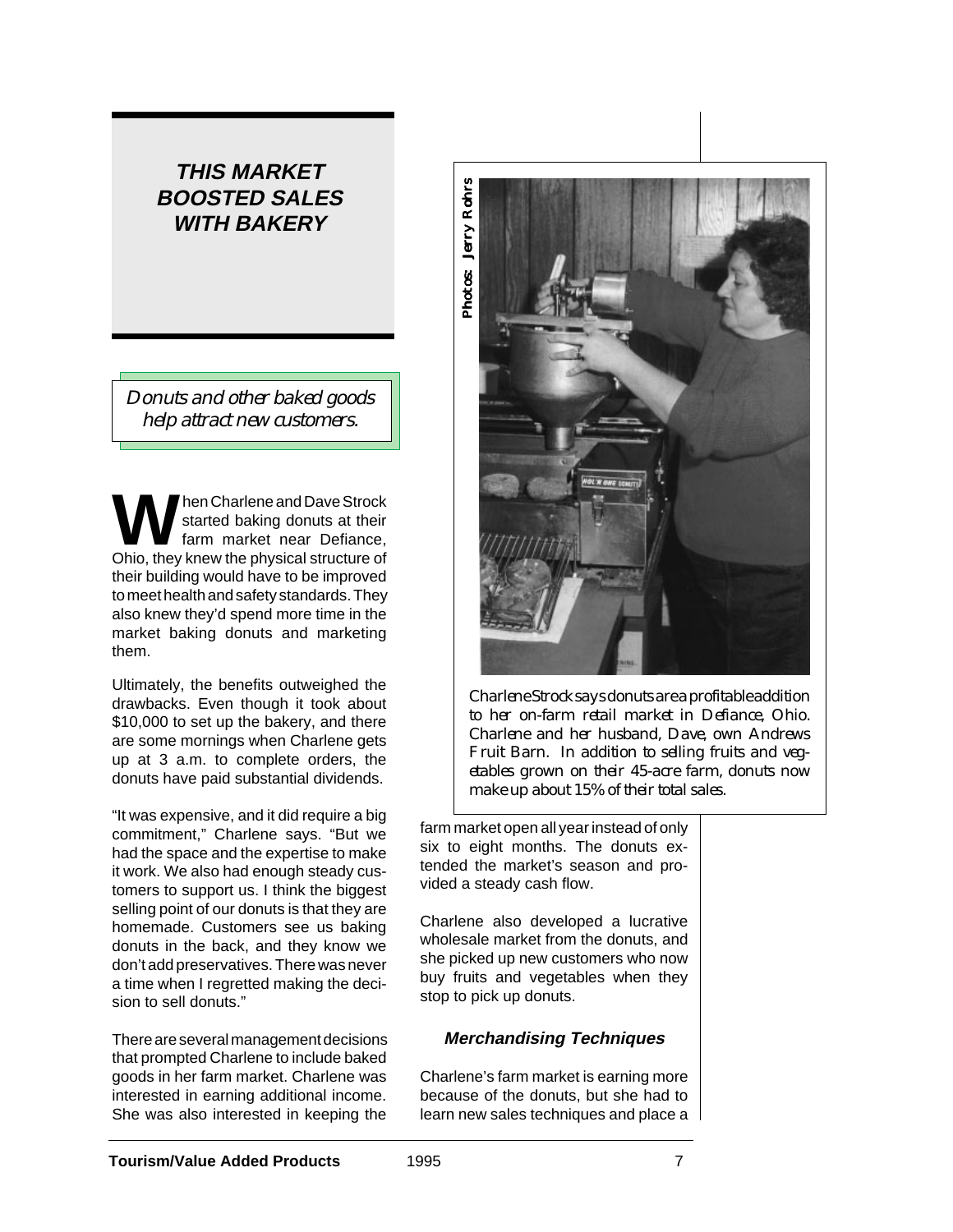greater emphasis on merchandising the donuts compared to other products. Charlene says the donuts, as well as other baked goods, are more of an impulse item, which means they have to make samples available to customers to show the quality of the products. Once

*"I think the biggest selling point of our donuts is that they are homemade. Customers see us baking donuts in the back, and they know we don't add preservatives."*

the customers recognize the quality, they are more apt to return for more donuts and other products. Charlene says another benefit of improving merchandising skills is that they boosted sales of all products.

Charlene and Dave, along with her children, Marvin and Donald Andrews, operate the 45-acre farm and retail market that's called Andrews Fruit Barn. Marvin and Donald's grandparents, Floyd and Sadie Andrews, started the farm in the 1920s. The farm market was opened in 1971.

The Strock family usually grows about six acres of strawberries; five acres of tomatoes, peppers, cucumbers and green beans; 15 acres of sweet corn; five acres of muskmelon and watermelon; two acres of pumpkins and squash; and they have a 10-acre apple orchard. They also have a small cider press and sell about 3,000 gallons of cider a year. The Strocks have two greenhouses where they start vegetable plants. Charlene buys bedding plants locally and sells them in the spring.

At one time, Charlene says all of their strawberries and some of their other produce were sold on a U-pick basis. Today, she estimates that less than 50% of the produce is sold on a U-pick basis. She says customers are now less interested in picking fruits and vegetables than they were 10 years ago.

As the farm market developed a loyal following, customers began requesting a wider variety of fruits and vegetables as well as other food products. In addition to fruits, vegetables and baked goods, Charlene sells honey, jelly, apple butter,

jams, canned meat and cheese. The success with these specialty foods convinced Charlene that donuts could be popular with her customers.

#### **Promotional Events**

The donuts attract many customers, but they are also used by Charlene to promote other products in the farm market. In fact, the first year that she sold donuts, she ran a special promotional event in conjunction with her U-pick apple business that is now held annually.

"During the first year we sold donuts, we gave free donuts to all customers who stopped to pick apples," she says. "We gave away one free donut and a cup of cider or coffee to everyone who went into the orchard. This promotion became successful for several reasons. Customers had a chance to taste how good our donuts taste, which brought many of them back to buy donuts."

"Plus, this became a good public relations event for us. We make it a point to talk with our customers, and we pay close attention to their suggestions. Another important point is that people are stopping for donuts who might not have stopped for the produce."

Charlene uses donuts in promotions when she has bumper crops of fruits and vegetables. She sometimes offers a dozen free donuts to customers who buy large quantities of produce. For example, she has given away donuts to customers who buy 25 pounds of strawberries. She has also given away fruit or vegetables to customers who buy large orders of donuts.

Charlene also uses donuts when there is a crop failure. Several years ago the strawberry crop was almost destroyed by extremely hot temperatures, and she had very few to sell. Charlene promoted a special strawberry-filled donut in advertisements just to remind customers that Andrews Fruit Barn still handles straw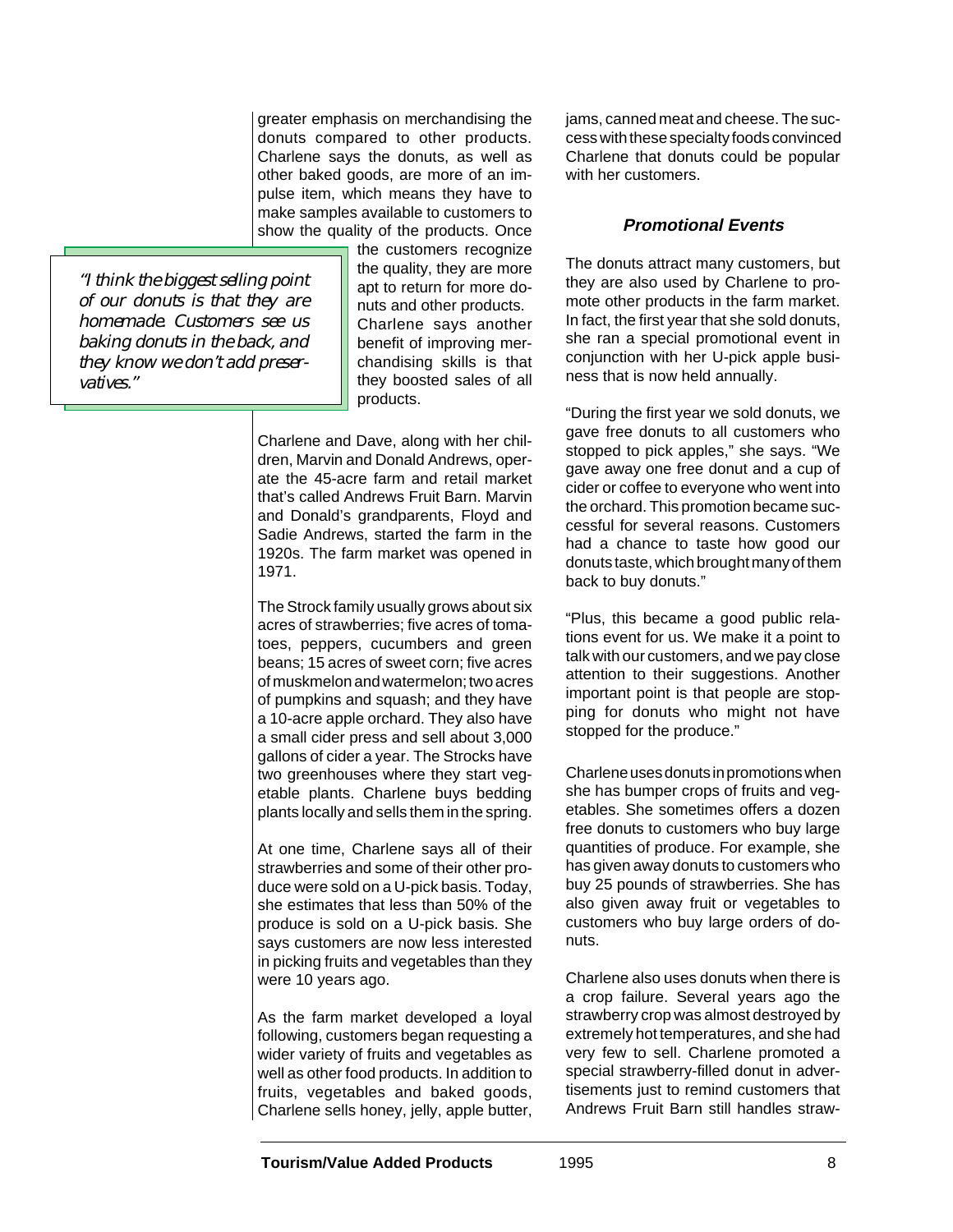berries, but they would have to come back another year for the fresh berries.

Charlene mentions donuts in advertisements, but the fruit and vegetables usually get top billing. Of her total farm market income, the fresh fruits and vegetables make up about 75%. The donuts usually bring in between 11 to 16%, and the other specialty foods make up the remaining 9 to 14%.

## **Branching Out**

In addition to the walk-in trade and impulse purchases, Charlene has developed a wholesale market for donuts. Until recently, she supplied fresh donuts daily to a local supermarket. She now sells donuts to local schools and hospitals. She even has a unique arrangement with local nonprofit organizations to supply donuts for fund-raising events. She works with Cub Scout groups, swim clubs, the YMCA, church choirs and youth groups, and even the high school football team.

She says the advantage of the fundraising events is that all of the donuts are pre-ordered, and she can schedule workers to fill the orders in advance.

On many merchandising, marketing and packaging matters, Charlene received advice from the company that leased the automatic donut machine to her. The company, called Hol'n One Donut Company of Ohio, sells the donut mix and also trained Charlene and her employees to operate the equipment.

Charlene has a lease-maintenance agreement with Hol'n One Donut Company. She paid \$2,500 to lease the machine which also covers all maintenance and parts.

"The initial payment of \$2,500 covers the cost of using the machine for five years, and if the machine breaks down, even over a weekend, the contract says a repairman has to be here within 24 hours to repair the machine," she says. "The maintenance agreement was one of the



**Top:** *Before Charlene and Dave began selling donuts, they offered their customers specialty foods such as jellies, jams and apple butter. Their success with specialty food products encouraged them to sell donuts.* **Bottom:** *Charlene (middle) and Dave agree that produce sales have increased since they started selling donuts at their market. Many customers who initially only bought donuts are now buying other products.*

major selling points on the machine. There have been times we needed service on weekends because we had wholesale orders that had to be filled. The company promptly repaired the machine."

"The only thing we do to honor the contract is buy the company's donut mix. I also buy all of our shortening from Hol'n One. It is a good arrangement because it guarantees that we will have a stan